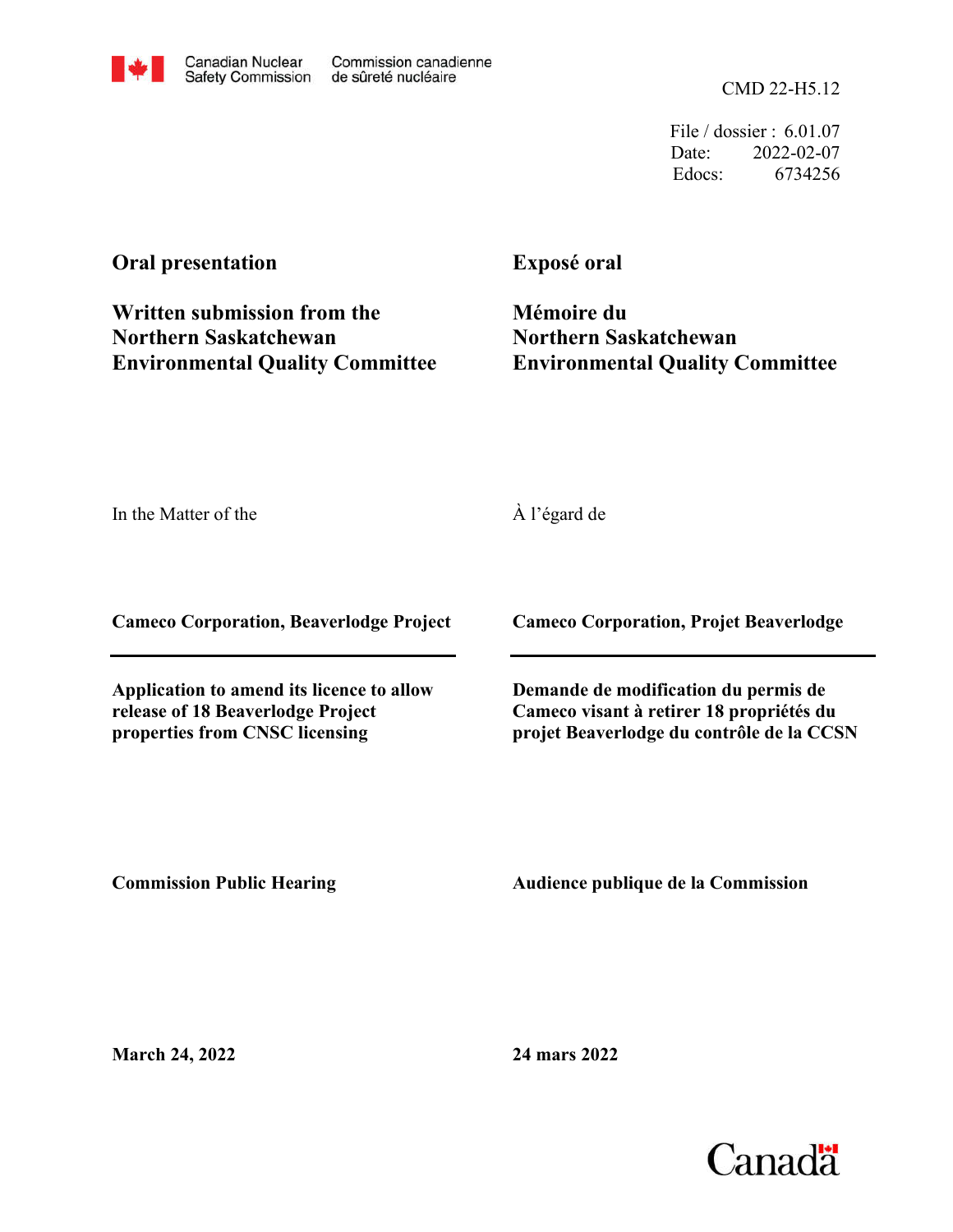February 7, 2022

Senior Tribunal Officer, Secretariat Canadian Nuclear Safety Commission 280 Slater St. Ottawa ON Email: cnsc.interventions.ccsn@canada.ca

Re: NSEQC Intervention letter on the Request for Release of 18 Beaverlodge Properties from Requiring Licensing under the *Nuclear Safety and Control Act*

Senior Tribunal Officer:

On behalf of the Northern Saskatchewan Environmental Quality Committee (NSEQC), I am pleased to provide a letter in regards to Cameco Corporation's request for release of 18 Beaverlodge Properties from licensing under the *Nuclear Safety and Control Act* (NSCA).

During the 1990s, a joint federal-provincial panel reviewed uranium developments proposed at a time of rapid expansion within the sector. The panel recommended local residents have more input into decisions about uranium mines. As a result, the province established the NSEQC in 1995.

The NSEQC helps bring Northern residents together to consider issues surrounding the development and operation of uranium mining and milling facilities. Since its establishment, more than 400 people from Northern Saskatchewan have represented their communities, with the majority being of Indigenous decent.

Key roles and responsibilities of the NSEQC include: provide communication links among communities, industries, and regulators; participate in learning opportunities and information sessions; and stimulate discussion while raising concerns to industry, and government officials. The NSEQC also reports annually to the provincial government and Northern communities, where it summarizes the activities, conclusions and recommendations on uranium industry development and operations. NSEQC has developed into a long-respected voice for Northern input. For the past 25 years it has served as direct link between Northern communities and uranium development.

The NSEQC receives its mandate from the Government of Saskatchewan. The Ministry of Government Relations supports the NSEQC with a manager administrative support, and operations, including communications and public outreach as well as providing travel expenses for members to attend meetings and site visits.

Over the last 25 years, mine operators have committed to discussing environmental practices with the NSEQC, where Northerners freely share concerns, ask questions, make recommendations concerning environmental and worker safety, and share their traditional knowledge. The continued success of this partnership builds strong and meaningful collaboration, community involvement and valued Northern perspectives.